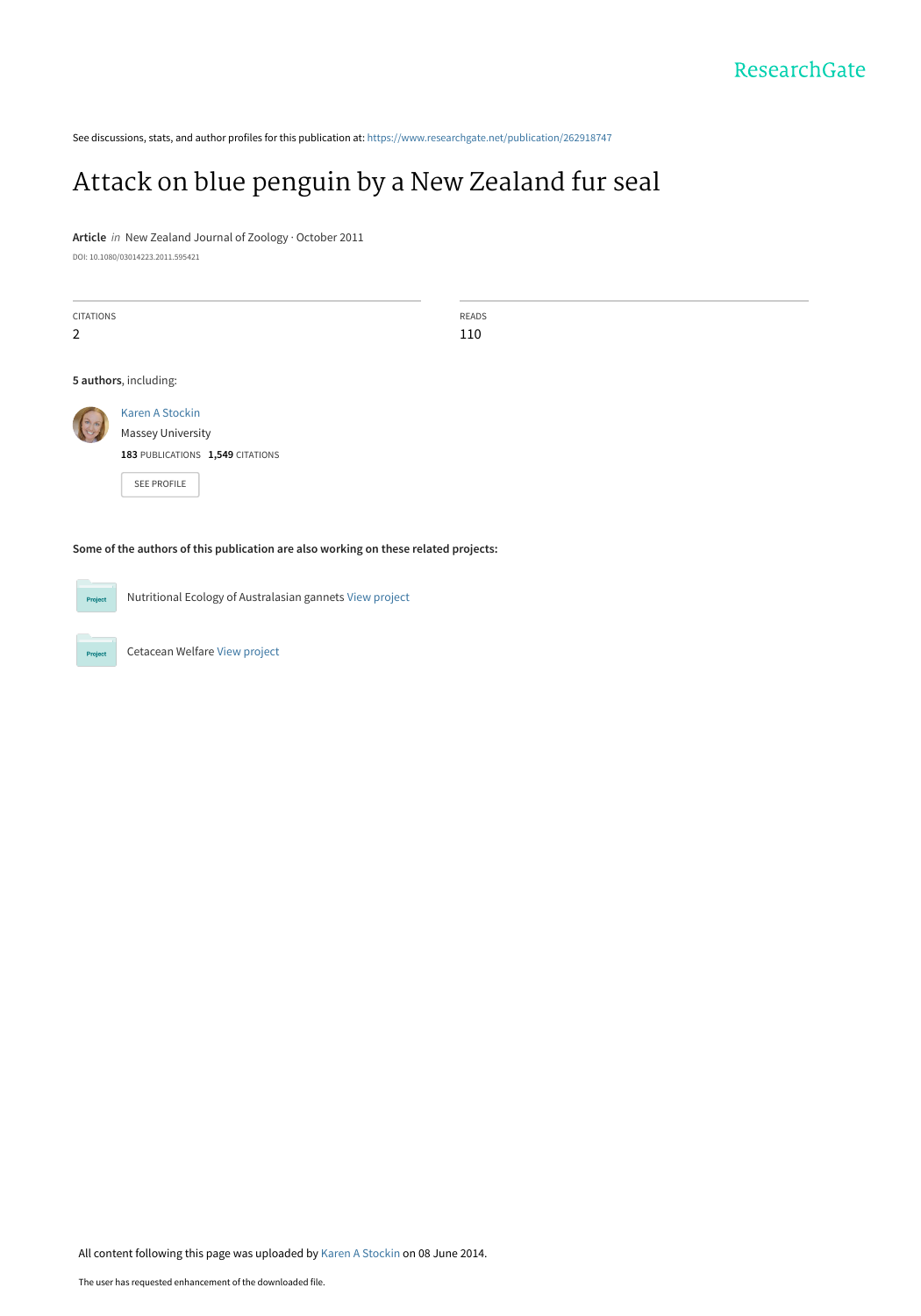This article was downloaded by: [Massey University Library] On: 08 June 2014, At: 15:32 Publisher: Taylor & Francis Informa Ltd Registered in England and Wales Registered Number: 1072954 Registered office: Mortimer House, 37-41 Mortimer Street, London W1T 3JH, UK



# **New Zealand Journal of Zoology**

Publication details, including instructions for authors and subscription information: <http://www.tandfonline.com/loi/tnzz20>

# **Attack on blue penguin by a New Zealand fur seal**

S Clemens  $^{\mathrm{a}}$  , R Boss  $^{\mathrm{a}}$  , A Light  $^{\mathrm{a}}$  & KA Stockin  $^{\mathrm{b}}$ 

<sup>a</sup> Explore NZ, Auckland, New Zealand

**b Coastal-Marine Research Group, Institute of Natural Sciences,** Massey University , North Shore MSC, Auckland, New Zealand Published online: 06 Oct 2011.

**To cite this article:** S Clemens , R Boss , A Light & KA Stockin (2011) Attack on blue penguin by a New Zealand fur seal, New Zealand Journal of Zoology, 38:4, 333-336, DOI: [10.1080/03014223.2011.595421](http://www.tandfonline.com/action/showCitFormats?doi=10.1080/03014223.2011.595421)

**To link to this article:** <http://dx.doi.org/10.1080/03014223.2011.595421>

### PLEASE SCROLL DOWN FOR ARTICLE

Taylor & Francis makes every effort to ensure the accuracy of all the information (the "Content") contained in the publications on our platform. However, Taylor & Francis, our agents, and our licensors make no representations or warranties whatsoever as to the accuracy, completeness, or suitability for any purpose of the Content. Any opinions and views expressed in this publication are the opinions and views of the authors, and are not the views of or endorsed by Taylor & Francis. The accuracy of the Content should not be relied upon and should be independently verified with primary sources of information. Taylor and Francis shall not be liable for any losses, actions, claims, proceedings, demands, costs, expenses, damages, and other liabilities whatsoever or howsoever caused arising directly or indirectly in connection with, in relation to or arising out of the use of the Content.

This article may be used for research, teaching, and private study purposes. Any substantial or systematic reproduction, redistribution, reselling, loan, sub-licensing, systematic supply, or distribution in any form to anyone is expressly forbidden. Terms & Conditions of access and use can be found at [http://www.tandfonline.com/page/terms](http://www.tandfonline.com/page/terms-and-conditions)[and-conditions](http://www.tandfonline.com/page/terms-and-conditions)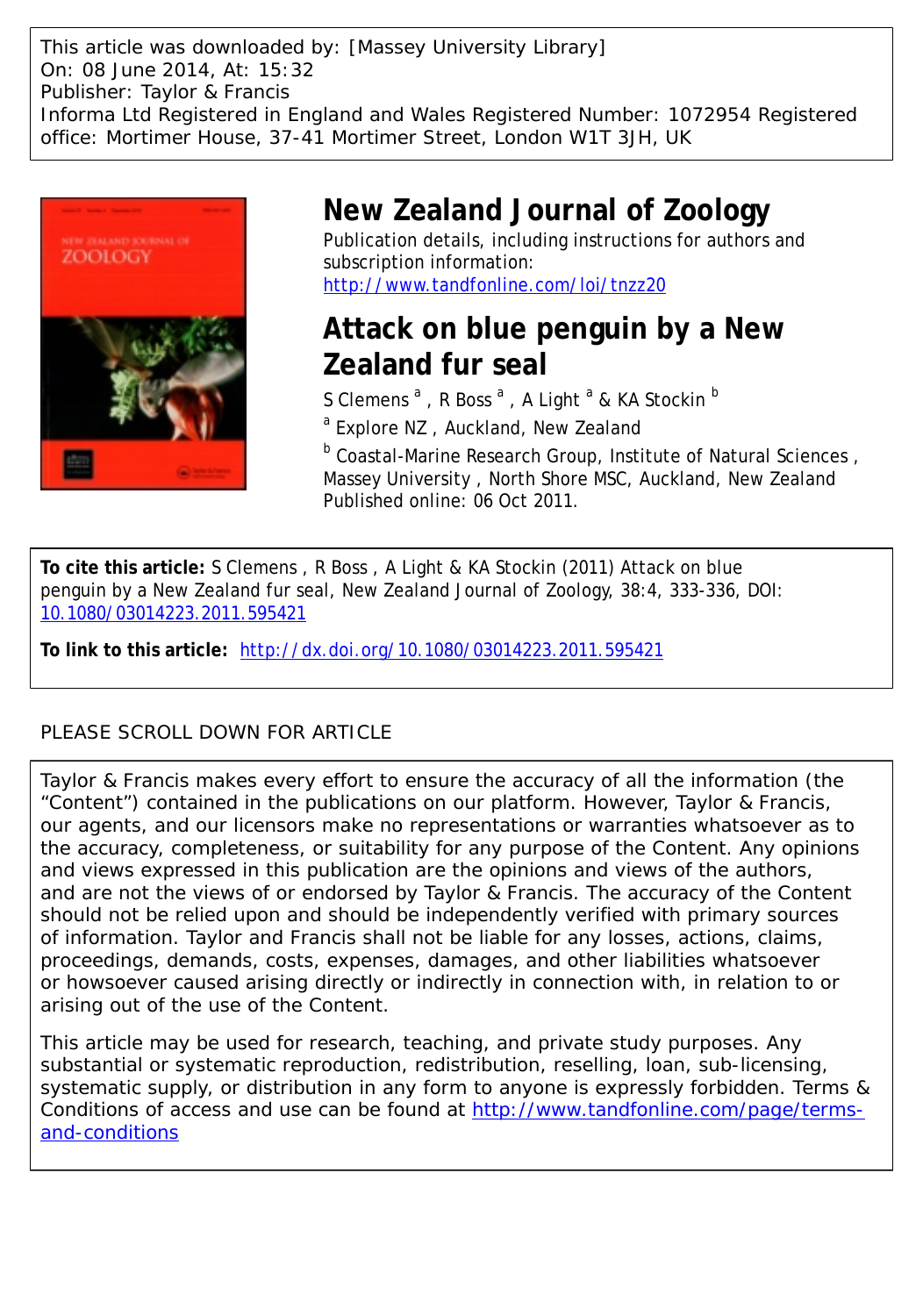### SHORT COMMUNICATION

#### Attack on blue penguin by a New Zealand fur seal

S Clemens<sup>a\*</sup>, R Boss<sup>a</sup>, A Light<sup>a</sup> and KA Stockin<sup>b</sup>

<sup>a</sup> Explore NZ, Auckland, New Zealand; <sup>b</sup> Coastal-Marine Research Group, Institute of Natural Sciences, Massey University, North Shore MSC, Auckland, New Zealand

(Received 5 January 2011; final version received 1 June 2011)

A free-ranging New Zealand fur seal (Actocephalus forsteri), considered a sub-adult male based on size, was observed and photographed on 15 July 2010 in the Hauraki Gulf, New Zealand, attacking a blue penguin (Eudyptula minor), likely an adult. While fur seals of various species are known to feed on penguins, most published data originate from dietary analyses rather than direct observations. New Zealand fur seals are rarely encountered within the Hauraki Gulf and while marine birds are considered to form a minor part of their diet, this record acts as the first documented observation of an attack on a blue penguin within this region and only the second published record within New Zealand waters involving these two species. The carcass of the penguin was not consumed but instead manipulated before being subsequently abandoned. Injuries sustained by the penguin were consistent with those inflicted by terrestrial mammalian carnivores considered important predators of blue penguin.

Keywords: New Zealand fur seal; blue penguin; predation; diet; Hauraki Gulf

#### Introduction

Fur seals of various species are known to feed on penguins (see du Toit et al. 2004 for review of pinneped predation of penguins). However, most available data originate from dietary analyses (e.g. Carey 1992; Fea et al. 1999; Holborow 2000; Harcourt 2001; Harcourt et al. 2002) rather than behavioural observations (Notman 1985).

New Zealand fur seals (Arctocephalus forsteri, or kekeno) are a relatively small species that inhabit temperate latitudes around New Zealand and Australia (Marchant & Higgins 1990). Actocephalus forsteri breeds on offshore temperate and sub-Antarctic islands, around South and Stewart Island, with its range expanding up the north Island (e.g. Harcourt 2001; Bouma et al. 2008). Within the Hauraki Gulf, a coastal shallow sea situated to the north of Auckland City  $(36°51′S, 174°46′E)$ , fur seal

ISSN 0301-4223 print/ISSN 1175-8821 online  $\odot$  2011 The Royal Society of New Zealand <http://dx.doi.org/10.1080/03014223.2011.595421> <http://www.tandfonline.com>

sightings have historically been rare. However, during recent years, they have become more frequent (K. Stockin unpubl. data). This region is highly productive because of the influence of the East Auckland Current, which supports a variety of marine mammal (e.g. Stockin et al. 2008; Wiseman et al. 2011) and bird (e.g. Taylor and Tennyson 1999; Pierre & Norden 2006) species.

Blue penguins (Eudyptula minor) are the smallest of the penguin species and can frequently be observed in the Hauraki Gulf. Within New Zealand, the North Island subspecies, E. m. iredalei, breeds on Tiritiri Matangi Island  $(36°36'00''S, 174°53'24"E)$  in the Hauraki Gulf and is currently listed as Threatened under the New Zealand Threat Classification system (Hitchmough et al. 2007). While marine predators such as killer whale (Orcinus orca) and various shark species are known to feed on blue

<sup>\*</sup>Corresponding author. Email: sojnoj@aol.com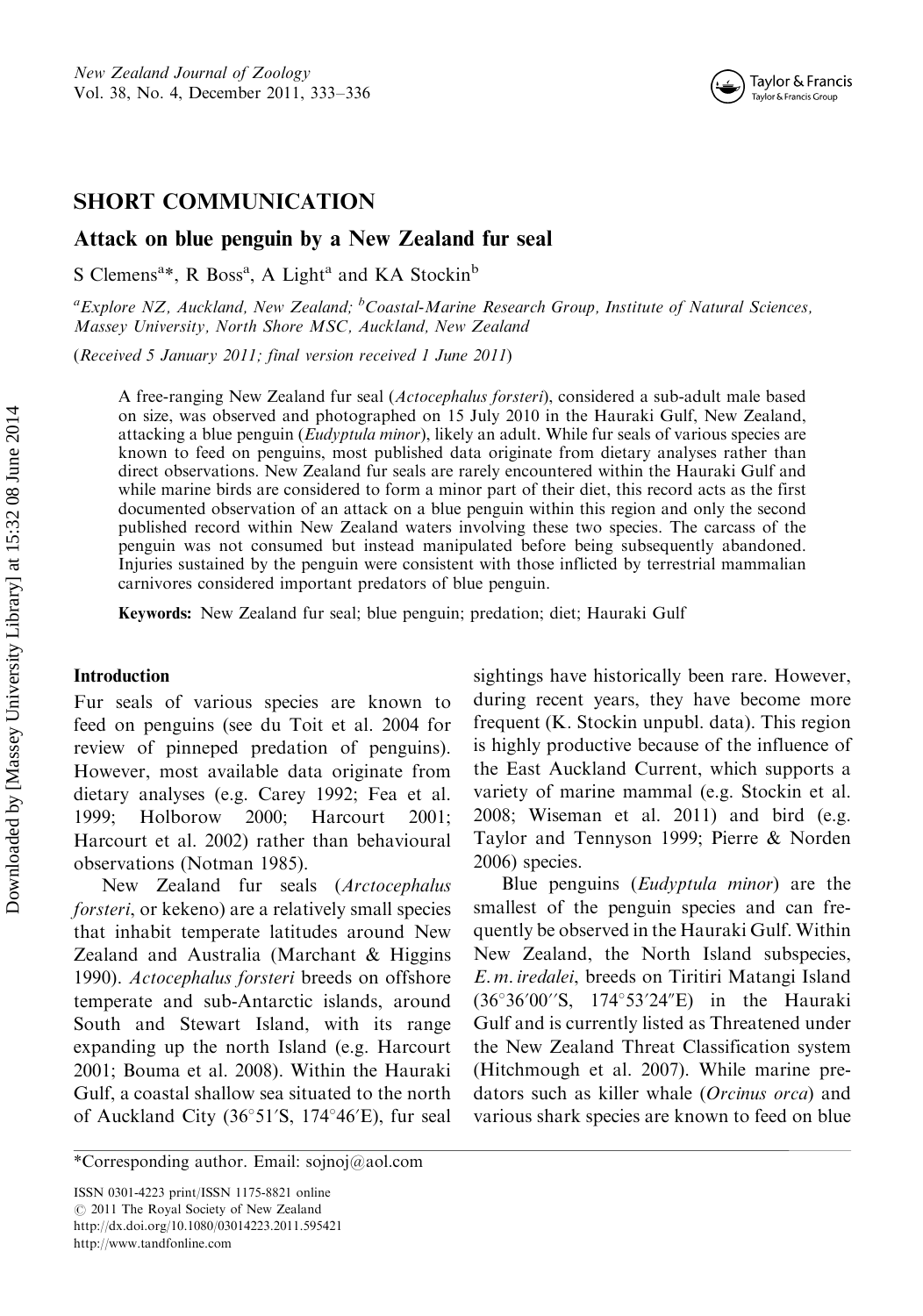penguins, attacks by dogs (Canis familiaris) or mustelids (Mustela spp.) are thought to be more significant in terms of the species' decline. New Zealand fur seals primarily feed on squid and small mid-water fish, although they are also known to take larger species such as conger eel (Conger verreauxi), barracuda (Thyrsites atun), jack mackerel (Trachurus declivis) and hoki (Macruronus novaezelandiae) (e.g. Carey 1992; Fea et al. 1999; Holborow 2000; Harcourt 2001; Harcourt et al. 2002). Predation on blue penguins has not previously been described within this region. Indeed, only the study of Dix (1993), conducted to the south in Cook Strait, has reported sea birds within the diet of fur seals.

#### **Observations**

On 15 July 2010 at 13:54 h, we observed and photographed a New Zealand fur seal 10 km off Tiritiri Matangi Island in the Hauraki Gulf. The fur seal, assumed to be sub-adult based on size, was first observed by the skipper (AL) of *Dolphin* Explorer, a 20-m dolphin tour catamaran.

The observation occurred in water depth of 43.6 m, sea state BSS 2 and visibility  $+2$  km.

The seal was observed swimming with a live, likely adult, blue penguin in its mouth. The seal appeared to have a firm grasp of the penguin just anterior to the tail. Despite sharp flinching movements by the penguin, it did not seem capable of freeing itself. As the observation progressed, the seal become more active in its manipulation of the bird, aggressively thrashing it from side to side (Fig. 1). During this thrashing, the seal would release its grip, throwing the bird across the surface of the water. The fur seal would then reacquire the debilitated penguin and continue its manipulation. Throughout the observation, the seal appeared to be unaffected by the presence of the observers' vessel. It continued to manipulate the penguin for several more minutes, after which it released the penguin, leaving it floating in the water. After releasing the penguin, the seal remained within the vicinity of the injured bird for approximately another 2 min prior to its departure from sight.

After its release by the fur seal, the penguin lifted its wings, indicating its apparent survival of the attack. However, as the observing vessel



Figure 1 Fur seal thrashing blue penguin violently from side to side post-capture in the Hauraki Gulf, New Zealand.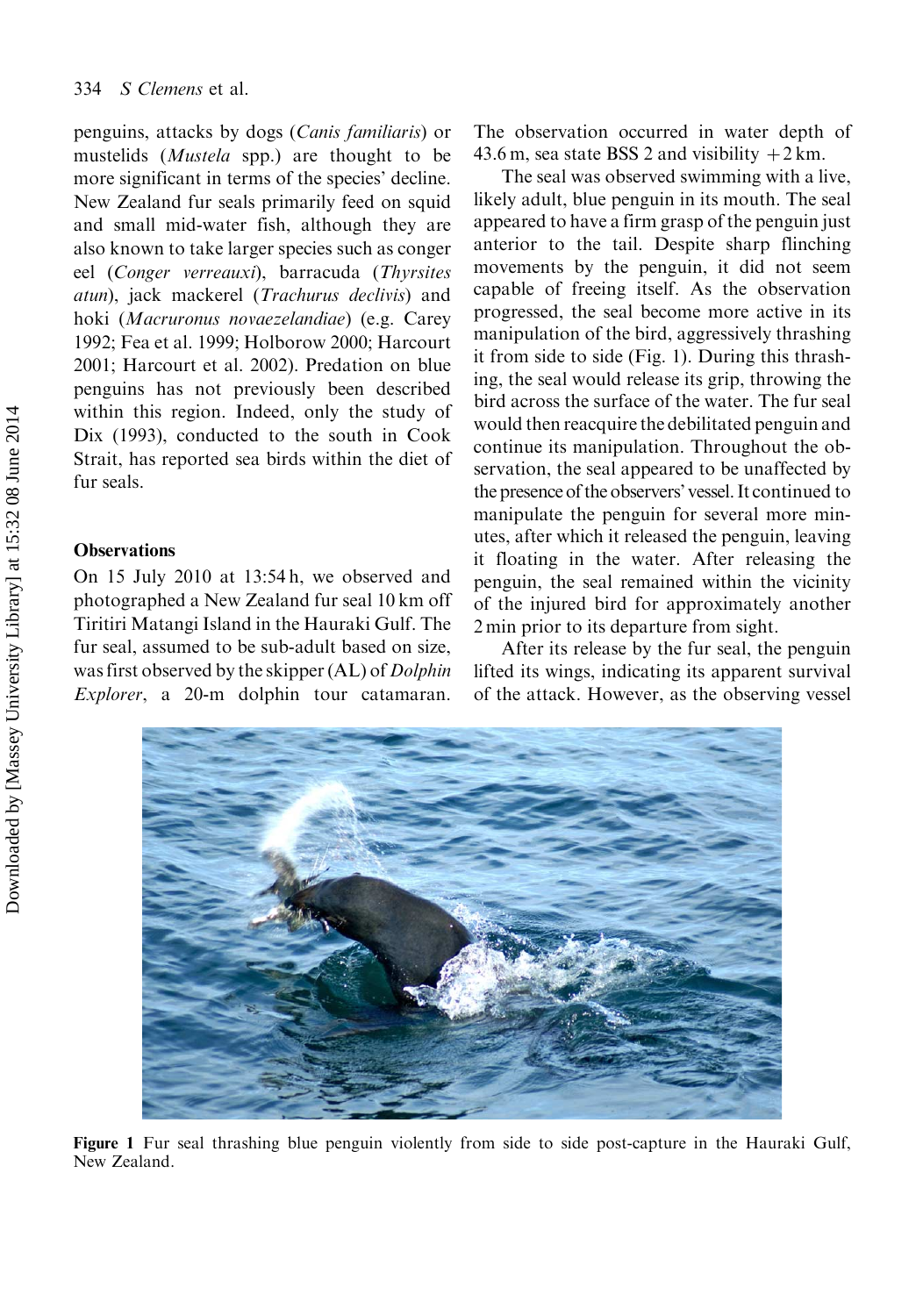

Figure 2 Fur seal grasping the severely injured penguin post-thrashing. There was extensive trauma and haemorrhaging along the penguin's right flank.

approached the debilitated bird, it became apparent that it had suffered extensive injuries. Severe trauma to its lower abdomen was evident (Fig. 2), with puncture wounds, haemorrhaging and some intestinal protrusion visible. After inspection of the bird, the observers' vessel left the vicinity so it is not possible to conclude whether the seal later returned to feed on the penguin.

#### Conclusion

While records of subadult male otariids attacking various marine fauna may occur within field notes, this paper represents the first documented attack on a blue penguin by a fur seal within Hauraki Gulf waters, and the very first in New Zealand to be supported with photographs. Injuries sustained by the penguin are consistent with those reported by Hocken (2005) as 'predation'. Hocken (2005), working with yellow-eyed penguin (Megadyptes antipodes) carcasses, listed predation injuries as 'the physical injuries characteristic of animal attack, such as that inflicted by a dog, mustelid, marine mammal or fish'. However, Hocken clarified

that by 'marine mammal' sea-lion (Phocarctos hookeri) was implied, suggesting that attacks by fur seals may be possible, but very unlikely. While the observed attack did not result in the immediate consumption of the penguin, dietary studies in the eastern Cook Strait have indicated the presence of blue penguin remains within scats of fur seals (Dix 1993). As such, it is not possible to discount this as a potential predatory attack, even though in this instance the penguin was not ingested during the observation. It is possible that the fur seal returned to feed on the debilitated penguin following departure of the observers' boat. Of further interest are the similarities in injuries sustained by the penguin, compared with those described for a dog or mustelid attack. As depicted in Fig. 1, the vigorous thrashing of the penguin whilst in the jaws of the seal resembles closely how a dog would engage and manipulate its prey. Therefore, it is not surprising that the injuries sustained closely resemble those described by Hocken (2005). To what extent fur seal attacks on penguins go unreported because of misclassification of dog or mustelid predation remains unclear, since marine